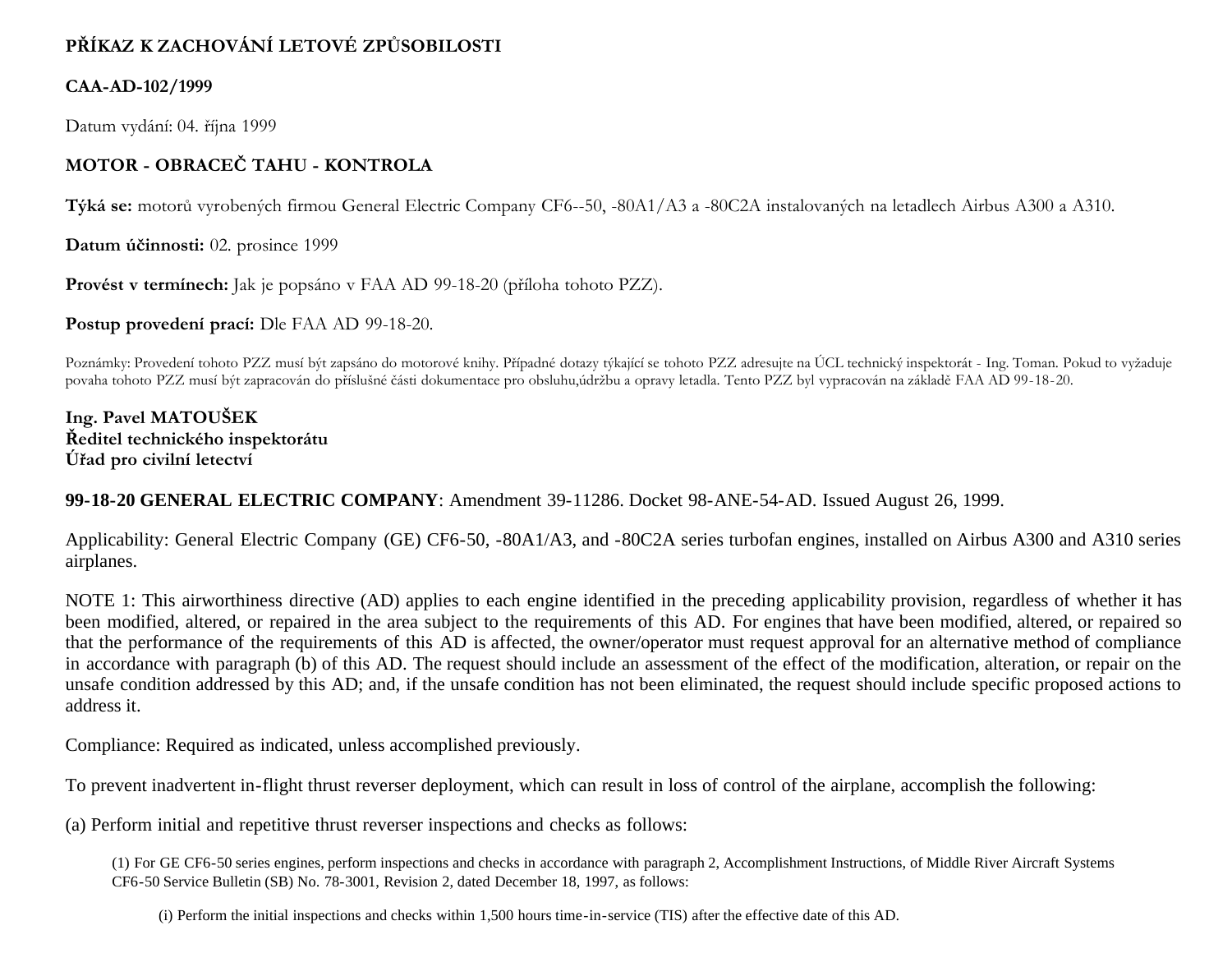(ii) Thereafter, perform inspections and checks at intervals not to exceed 6,000 hours TIS since last check.

(2) For CF6-80A1/A3 series engines, perform inspections and checks in accordance with paragraph 2, Accomplishment Instructions, of Middle River Aircraft Systems CF6-80A1/A3 SB No. 78-1002, Revision 3, dated January 21, 1999, as follows:

(i) Perform the initial inspections and checks within 1,500 hours TIS after the effective date of this AD.

(ii) Thereafter, perform inspections and checks at intervals not to exceed 7,000 hours TIS since last check.

(3) For CF6-80C2A series engines, perform inspections and checks in accordance with paragraph 2, Accomplishment Instructions, of Middle River Aircraft Systems CF6-80C2 Alert Service Bulletin (ASB) No. 78A1015, Revision 5, dated January 21, 1999, as follows:

(i) Perform the initial inspections and checks within 600 hours TIS after the effective date of this AD.

(ii) Thereafter, perform repetitive inspections and checks as follows:

(A) For engines with a double p-seal configuration, having translating cowl part numbers 491B1613000-109 or D52B1000-9, perform repetitive inspections and checks at intervals not to exceed 7,000 hours TIS since last inspection.

(B) For all other engines, perform repetitive inspections and checks at intervals not to exceed 600 hours TIS since last inspection.

(4) Perform corrective actions or deactivate the fan reverser in accordance with paragraph 2, Accomplishment Instructions, of the applicable SB or ASB prior to further flight.

(b) An alternative method of compliance or adjustment of the compliance time that provides an acceptable level of safety may be used if approved by the Manager, Engine Certification Office. Operators shall submit their request through an appropriate FAA Principal Maintenance Inspector, who may add comments and then send it to the Manager, Engine Certification Office.

NOTE 2: Information concerning the existence of approved alternative methods of compliance with this airworthiness directive, if any, may be obtained from the Engine Certification Office.

(c) Special flight permits may be issued in accordance with sections 21.197 and 21.199 of the Federal Aviation Regulations (14 CFR 21.197 and 21.199) to operate the aircraft to a location where the requirements of this AD can be accomplished.

(d) The actions required by this AD shall be done in accordance with the following Middle River Aircraft Systems service documents:

| <b>Document No</b> | <b>Pages</b> | <b>Revision</b> | Date              |
|--------------------|--------------|-----------------|-------------------|
| CF6-50 SB 78-3001  | $1 - 43$     |                 | December 18, 1997 |
| Total Pages: 43.   |              |                 |                   |
|                    |              |                 |                   |
| CF6-80A1/A3 SB     |              |                 |                   |
| 78-1002            | $1 - 31$     | 3               | January 21, 1999  |
| Total Pages: 31.   |              |                 |                   |